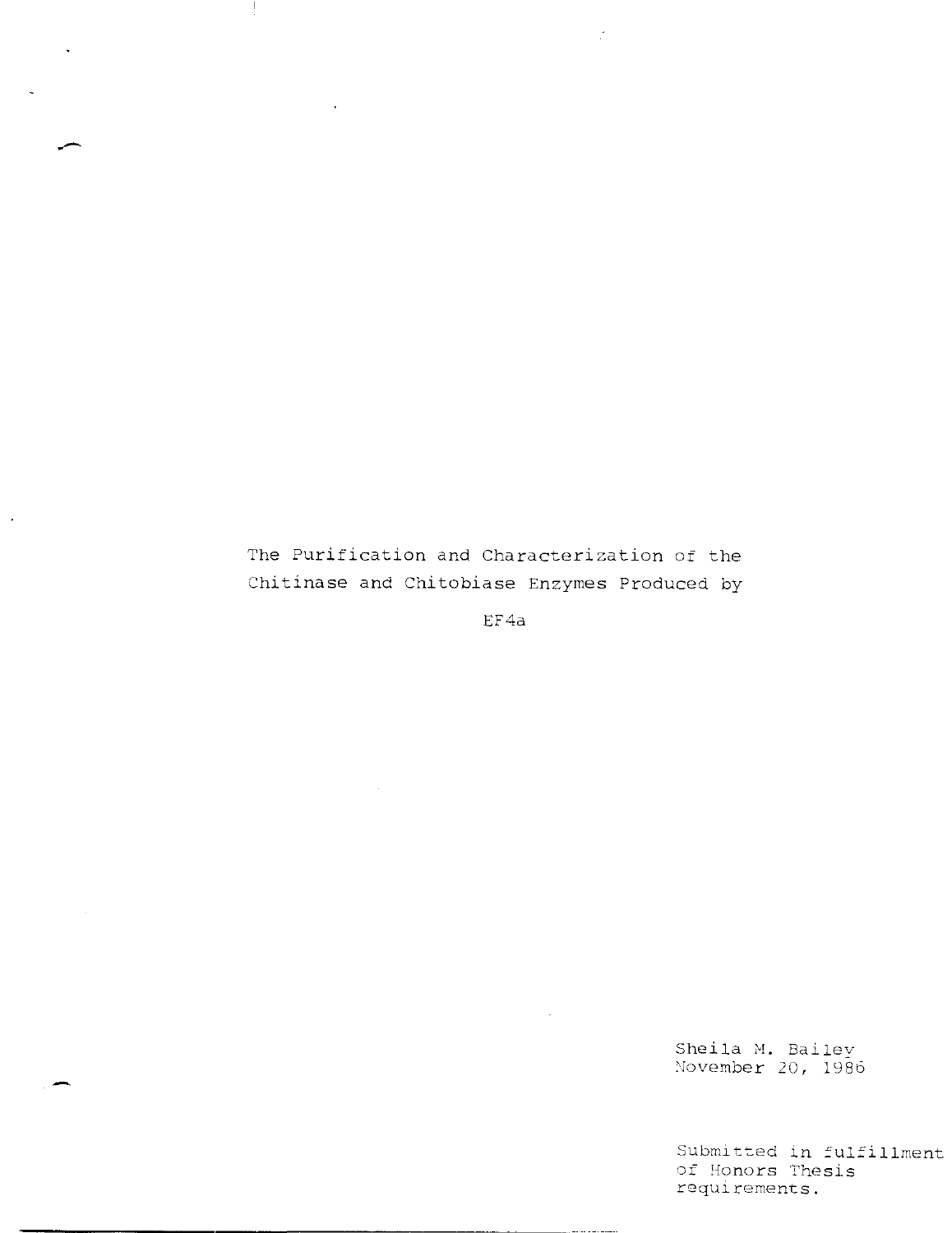รันั\$≎ - 4 1986  $.83J$ 

**.-**

Chitin, predominantly a polymer of B(1-4) linked N-Acetyl-D-glucosamine molecules, is found within the cell walls of fundi, bacteria, the exoskeletons of insects, and the coverings of crustacea. Chitin is degraded by two classes of enzymes, the chitinases and the chitobiases. Chitinases primarily cleave chitin into the dimer known as chitobiose and other soluble chitodextrins. Studies involving the chitinase of serratia marcescens have indicated that its activity relies on the acetyl group of the N-acetylglucosamine molecule. The enzyme has no activity against modified chitin whose acetyl groups have been replaced by H or OH groups  $(12)$ . Whether or not the chitobiase enzyme has the same specificity has not been determined. This enzyme degrades the chitobiose and other soluble chitodextrins produced by the action of chitinase into the monomer  $N$ -acetyl-D-glucosamine molecules.

Chitinases have been isolated from a variety of organisms. Their molecular weights have been determined by electrophoretic techniques, column chromatography, and density centrifugation. The molecular weights of Serratia, Aeromonas, Vibrio, and several Streptomyces species have been determined as 52,000 and 58,000; 110,000; 63,000; 30,000 and 56,000 daltons respectively (16)(20)  $(14)(6)(3)(2)$ . Chitinases have also been isolated from sources such as Yam, Wheat germ, Spider, and Stable fly with the following respective molecular weights  $33,500; 30,000; 48,000+4,000$  and 48,500 daltons  $(19)(10)(11)(4)$ .

Not a lot of regard has been given to the chitobiase enzyme which is normally a part of the chitin degradation system. Isolations from Streptomyces and Aeromonas species indicate molecular weights of 50,000 and 105,000, respectively (5) (3)(20). The Spider produces a chitobiase having a molecular weight of  $108,000+6,500$  daltons which is very similar to the chitobiase of the Aeromonas species( $2D$ ). It should also be noted that the molecular weights of the chitobiases are very close to those found for the chitinases in those systems.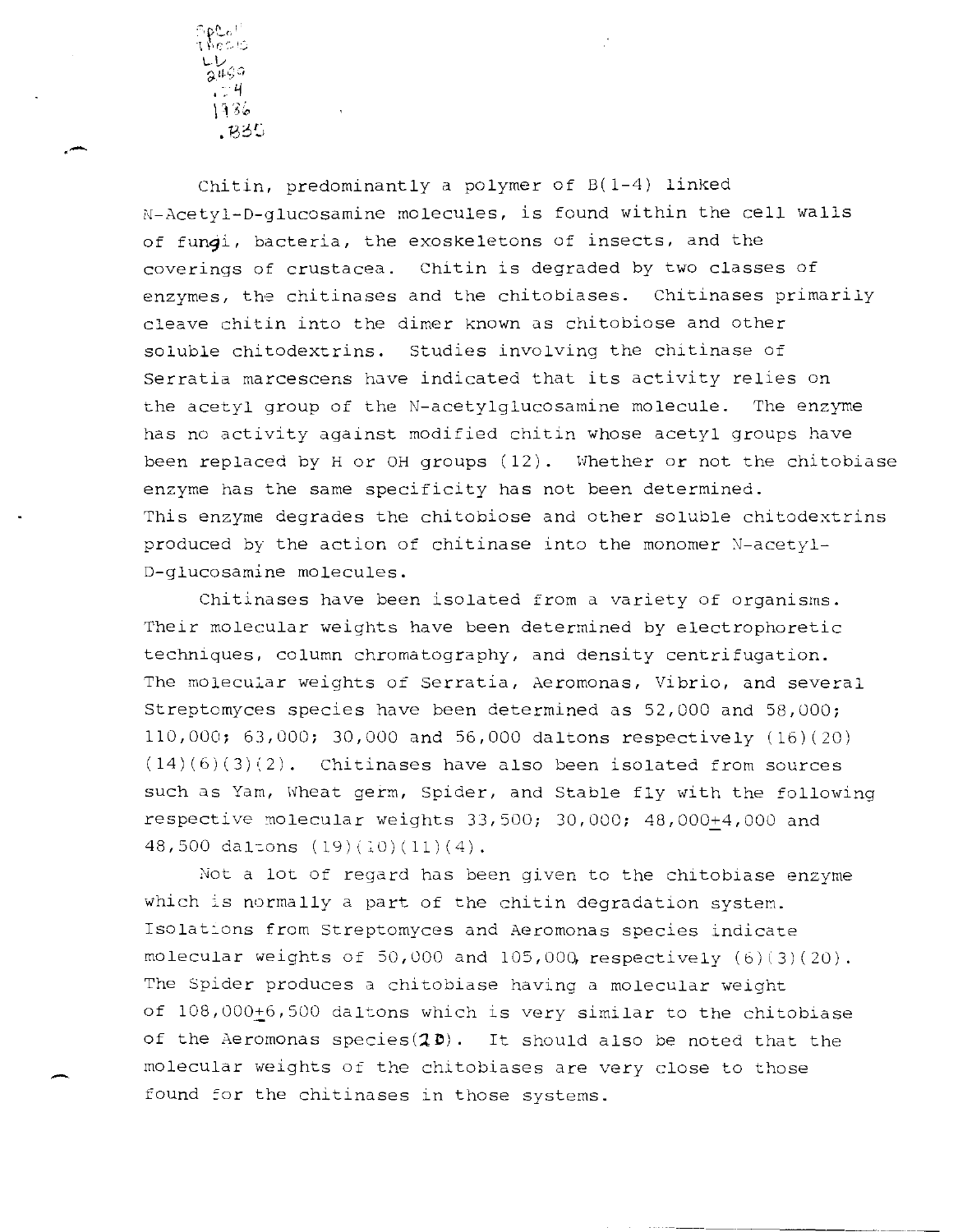Purification procedures attempt to separate these two enzymes which is difficult due to molecular weight similarities and the substrate of the chitobiase enzyme is the product of the chitinase enzyme's action. Some chitinase purification procedures have led to over a five fold reduction in the level of chitobiase activity found in the purified extract. Total elimination of chitobiase activity has not been accomplished; some researchers theorize that this activity is intrinsic to the chitinase enzyme (16).

Attempts have been made to isolate the chitinase and chitobiase enzyme produced from yet another source, a bacterial pond isolate identified by CDC as an EF4a. This paper describes the purification procedures used in the separation of these enzymes and the methods employed to determine their molecular weights.

#### Methods

Enzyme purification. Cultures of Ef4a were maintained on chitin agar plates and grown in mineral salt chitin broths as described by Smucker (18). Broth cultures were monitored throughout their growth and harvested by centrifugation at 10,000rpm once the culture entered the stationary phase. The supernate was then subjected to the ultrafiltration using a size exclusion filter which allowed passage of proteins with molecular weights less than 10,000 daltons. The retentate was then purified by the Affinity Chromatography method described by Jeuinaux (8). This method relies on the binding of the chitinase enzyme to the insoluble chitin particles followed by decantation of the unbound proteins. The resuspended pellet is then allowed to digest the chitin resulting in unbound chitinase.

Protein concentraion was determined using the Biorad Assays. protein dye and by absorption at 280nm. Both methods employed Bovine Serum Albumin as a standard.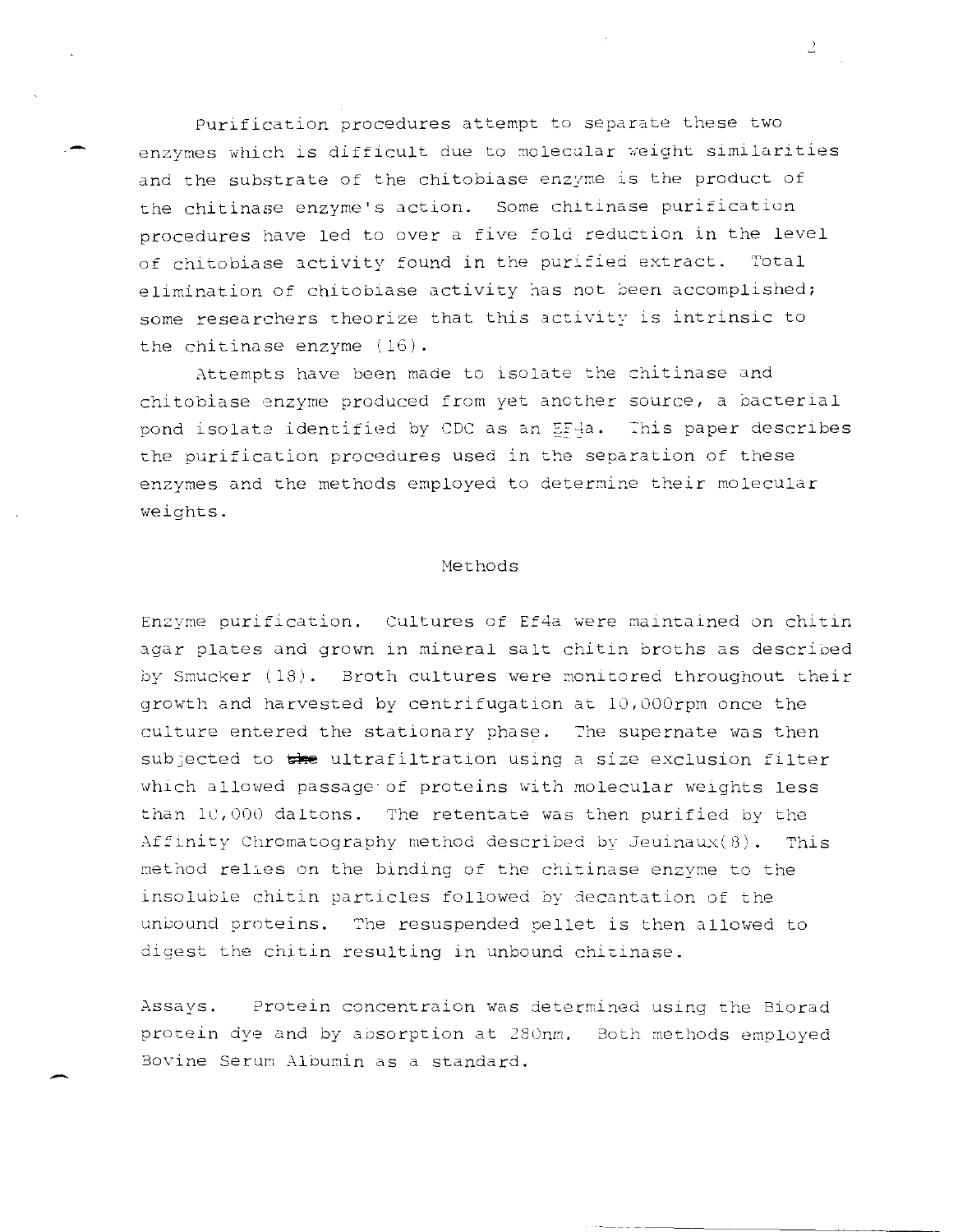Chitinase activity was determined by the method of  $Mod(9)$ . In this reaction, .5ml of enzyme is reacted with 20 $\mu$ 1 of tritiated chitin for one hour at  $37^{\sf O}$ C. The reaction is stopped by the addition of .2ml of a 10% solution of TCA. Each sample is then filtered to remove any undigested particulate chitin. The filtrate is suspended in liquid scintillation fluid and counted. The level of chitinolyitic activity is determined by the radioactivity of the soluble chitodextrins present within the filtrate.

Chitobiase activity was determined colorimetrically by warming .1ml of enzyme and .1ml of  $\text{Na}_{2}\text{PO}_{4}$  buffer to 37°C followed by the addition of 1ml of a solution of 20mg of p-Nitrophenyl-Nacetyl-B-D-glucosaminide dissolved in 100ml of water also warmed to  $37^{\circ}$ C. After incubation at  $37^{\circ}$ C for 10 minutes, the reaction is halted by the addition of 2ml of .1M  $Na_2CO_3$ . Absorbance was measured at 420nm.

Electropho resis. Polyacrylamide gel electrophoresis was carried out under denaturing conditions using SDS. The gels were 12% polyacrylamide and l%SDS. Protein samples were denatured by suspending .3ml of sample in Iml of a buffer solution consisting of 4ml distilled water, 1ml .5M Fris-Cl pH 6.8, .8ml glycerol, 1.6ml of a 10% SDS solution, .4ml 2-Mercaptoethanol and .2ml of a .05% solution of Bromophenol blue. The 1.5mm slabs were then run with a current of 20mA per gel through the stacking gel, increasing the current to 30mA per gel once the separating gel was reached. An electrode buffer consisting of 3g Tris base, 14.4g of Glycine, and 1g of SDS, was adjusted to pH 8.3 in one liter of water was used for conduction of the current. Gels were stained with Commassie Brilliant Blue R and destained by a 7% acetic acid solution.  $R_f$  values were determined by dividing the distance traveled by the protein by the distance traveled by the tracking dye. The following standards were used for determination of molecular weights of the sample proteins: Bovine serum albumin 66, JOOd, Egg albumin 45,000d, Glyceraldehyde-3- $\widehat{\mathcal{P}}$ ' 36,000d, Carbonic anhydrase 29,000d, Trypsinogen 24,000d, Trypsin inhibitor 20,100d, and  $\lambda$ Lactalbumin 14,200d.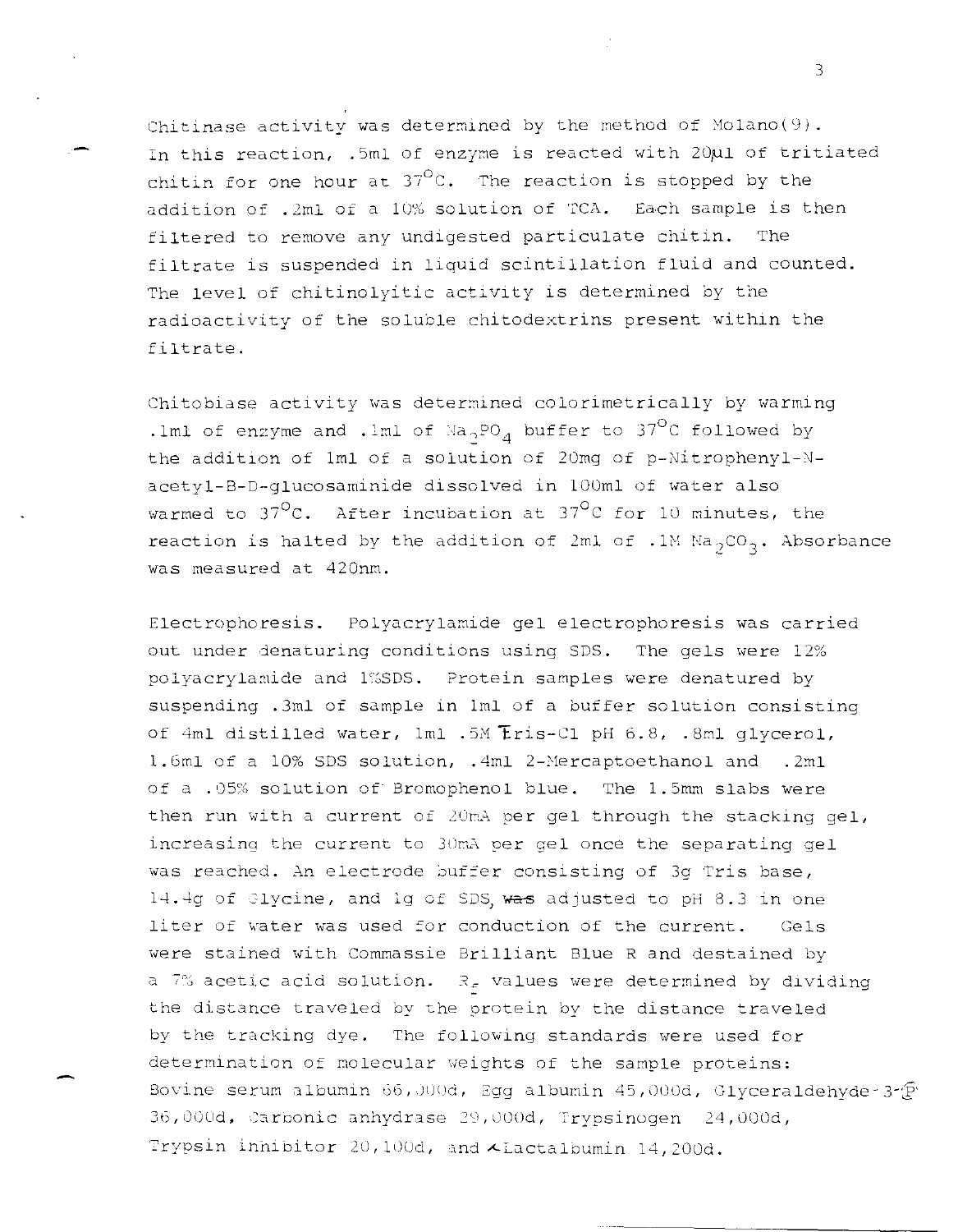All enzyme samples were reacted with the sample buffer for a period of 3-4 hours at room temperature or for 5 minutes in  $a \theta$ <sup>O</sup>C water bath.

Column chromatography was carried out using a column packed by gravity and also by a peristaltic pump. TSK HW 55 fractogel **was used as the packing material based on its size exclusion**  separating abilities. .1M and .01M  $Na_2PO_A$ buffers were used as eluants.

#### Results

Ultrafiltration of Crude supernate followed by affinity chromatography resulted in a 45 fold purification of the chitinase. See Table 1. The majority of chitobiase activity was decanted after the first centrifugation in the affinity procedure.  $A$ lot of chitinase activity was also lost in this supernate. It is interesting to note, crudes which were frozen for a brief period. about 5 days. prior to ultrafiltration. had very high chitobiase activity in the first supernate. Crudes which vere only refrigerated for an equivalent length of time, showed less chitobiase activity overall. Cultures grovn for longer periods of time also exhibited lover levels of chitobiase activity.

Although in a crude form, the chitobiase activity found **within the affinity chromatography supernate 1 has been main**tained for over 5 months by refrigeration with little loss in activity.

The retentate sample used for the source of crude enzyme for the affinity procedure also exhibited a very high chitobiase activity as well as a high chitinase activity. Freezing of this sample for several months resulted in a loss of almost all chitobiase activity but a retention of chitinase activity.

SDS electrophoretic studies of fresh retentate samples exhibit numerous protein bands with a very prominant band at 42,000d.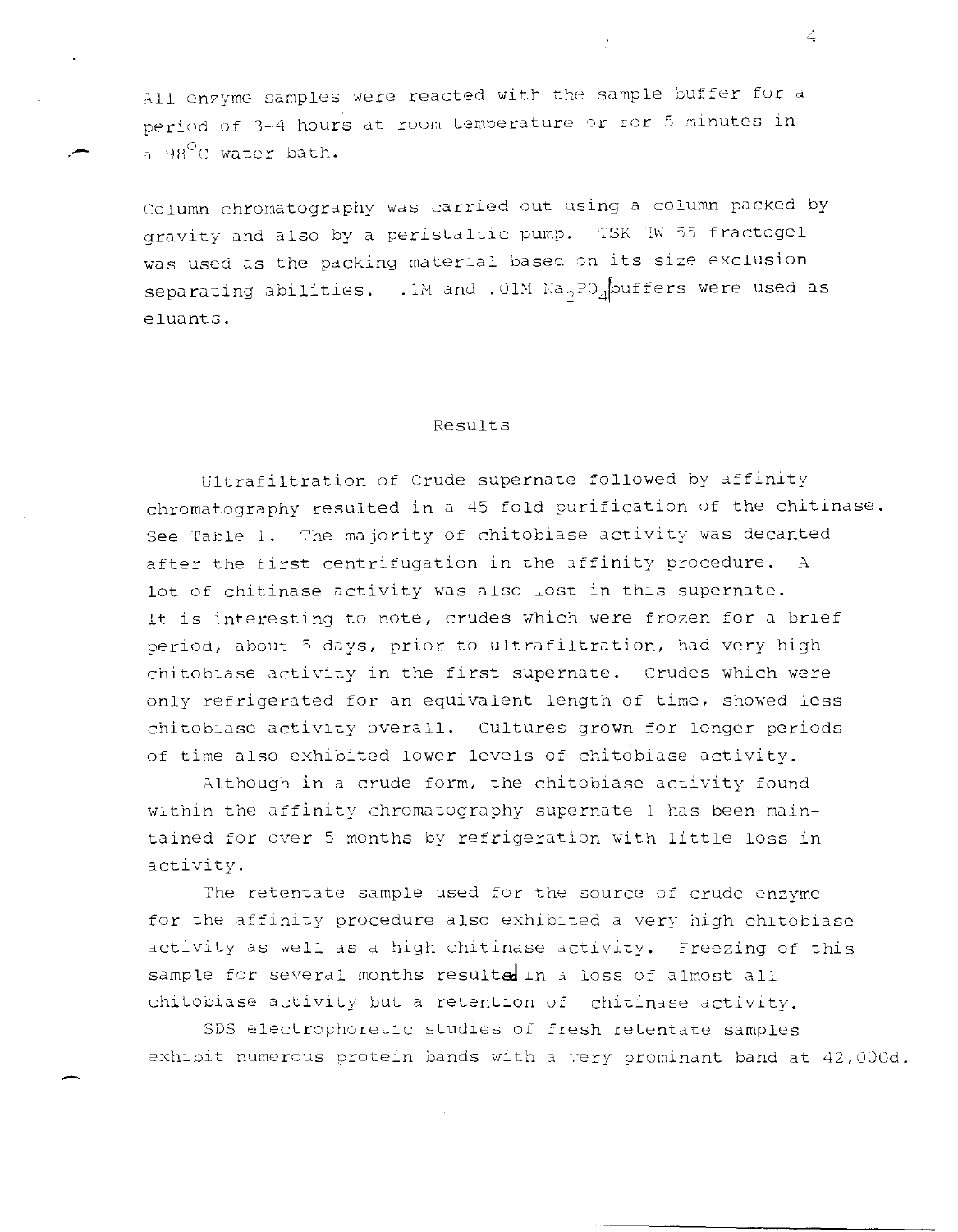Taple 1: Enzyme Purification

| Sample              | Volume    | Protein<br>mq/m1 |                         | Activity*     |           | Purity |
|---------------------|-----------|------------------|-------------------------|---------------|-----------|--------|
|                     | m1        |                  | Total                   | Total         | Specific  |        |
| Crude<br>Retentate  | 460<br>18 | .27<br>5.22      | 124 <sub>mq</sub><br>94 | 68098<br>6189 | 549<br>66 | .12    |
| Affinity<br>Sup. l  | 13.8      | 3.26             | 45                      | 4433          | 98        | .18    |
| Affinity<br>Product | 18        | $-009$           | .162                    | 3988          | 24620     | 44.8   |

\*Activies are in thousands.

This band was also observed with electrophoretic studies done after several months of frozen storage. The majority of other bands observed when the sample was fresh were either greatly diminished in their intensity or absent totally. A band at this location of 42,000d is also present in the first affinity chromatography supernate. Application of the affinity supernate to at TSK HW 55 column elutes a number of chitinolytic fractions which trail off in their activity. SDS electrophoresis of these chitinolytic fractions also produced a band at the 42,000d location. Fig. 1, 2.

An affinity chromatography product when fresh also exhibited a band at the 42,000d position, as well as, one at 35,000d. The 35,000d band was solely observed in the affinity chromatography products obtained from other crudes. This band was also seen in electrophoresis of the retentate and affinity supernate 1. However, in these two samples the 42,000d band was by far larger.

To ensure that the 35,000d band was not solely an impurity some how concentrated by the affinity chromatography procedure, a product was placed on the column. Absorption at 280nm of the fractions revealed a single peak eluted. Assays for chitinase activity in the fractions comprising the peak were positive. Fig. 3.

Column chromatography was also utilized in attempts to isolate the chitobiase enzyme. The first supernate of the affinity chromatography procedure was employed as a source for this enzyme. Like the chitinase enzyme, the chitobiase enzyme was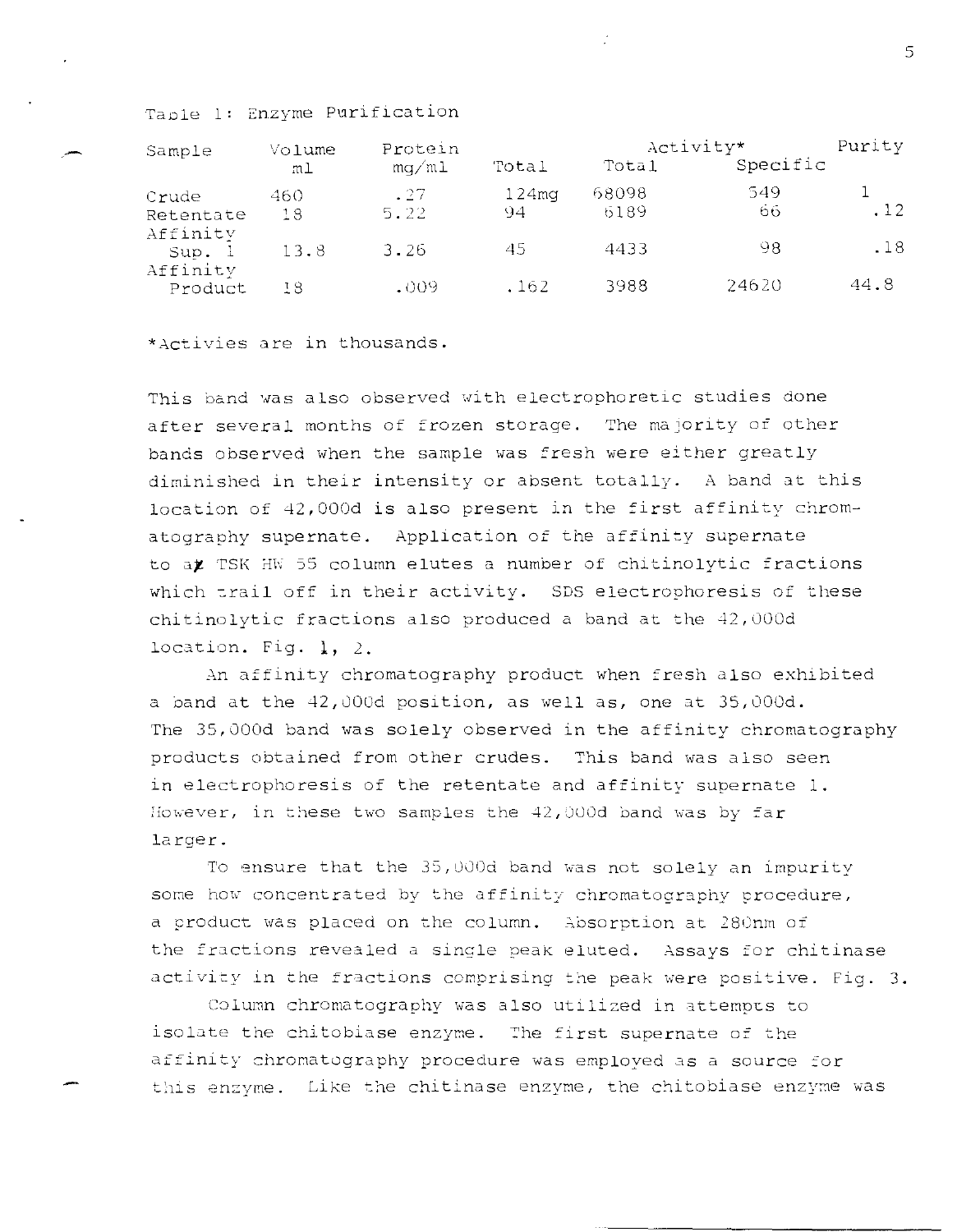



 $.008$ 

,oole

affinity chromatography product two from the TSK HW 55 column.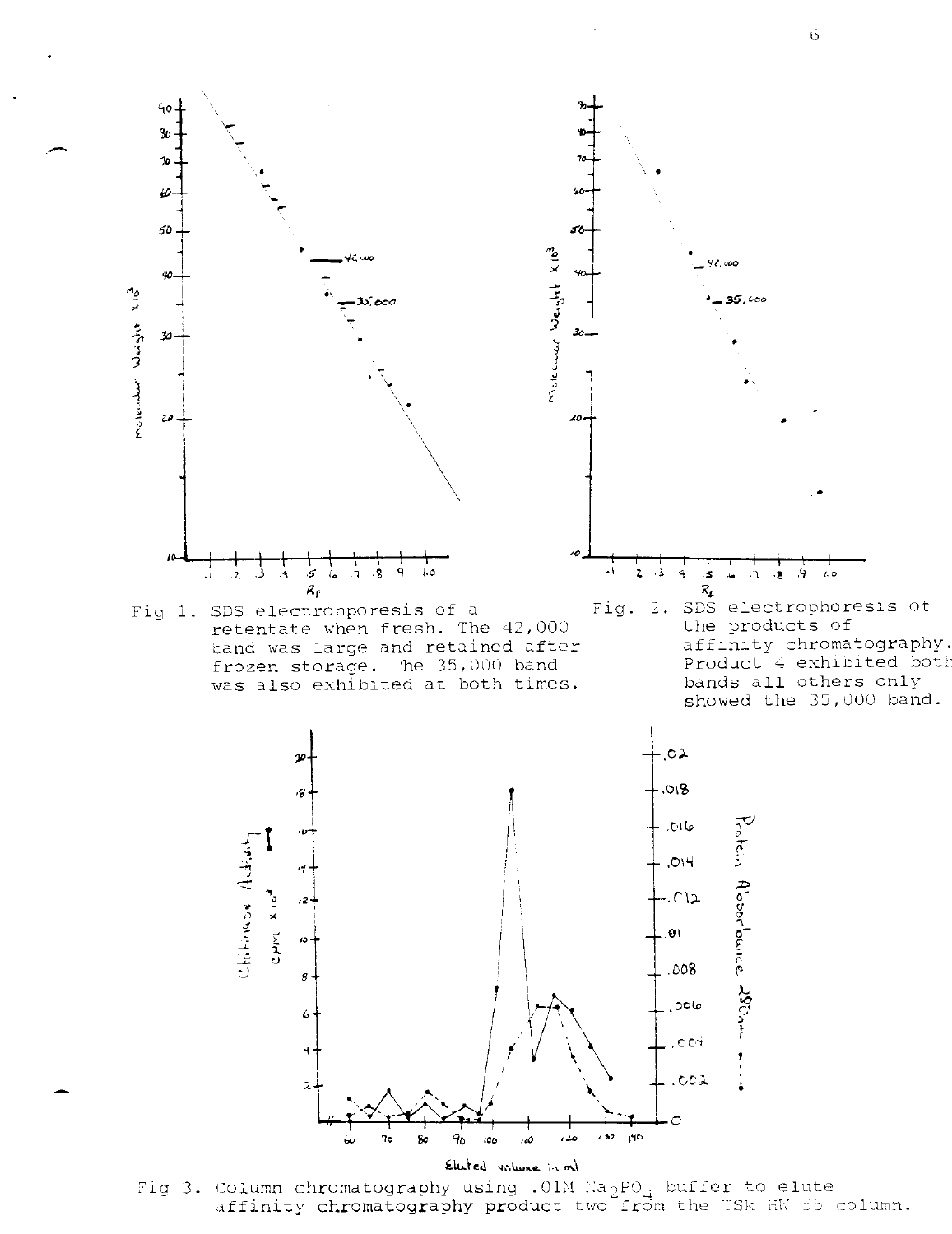eluted over several fractions. The elution of chitobiase was always prior to chitinase, but a region of overlap existed where fractions exhibited some activity of both enzymes. Fig 4, 5. Attempts to determine the molecular weight of the chitobiase enzyme by subjecting fractions high in chitobiase activity to SDS electrophoresis were unsuccessful.



95

i80

۱D.

 $\pm 0$ 

Volume Elected in me

 $\cdot$  5

نائبان

ى د

ەد

Column chromatograph using a gravity packed TSK HW 55 column and .1M  $Na_2PO_A$  buffer. The chitinase and chitopiase enzymes both trail over several fractions.

 $2<sub>c</sub>$ 

 $\mathcal{B}$ 

 $\overline{14}$ 

Adrishy CPM<sub>k</sub> 10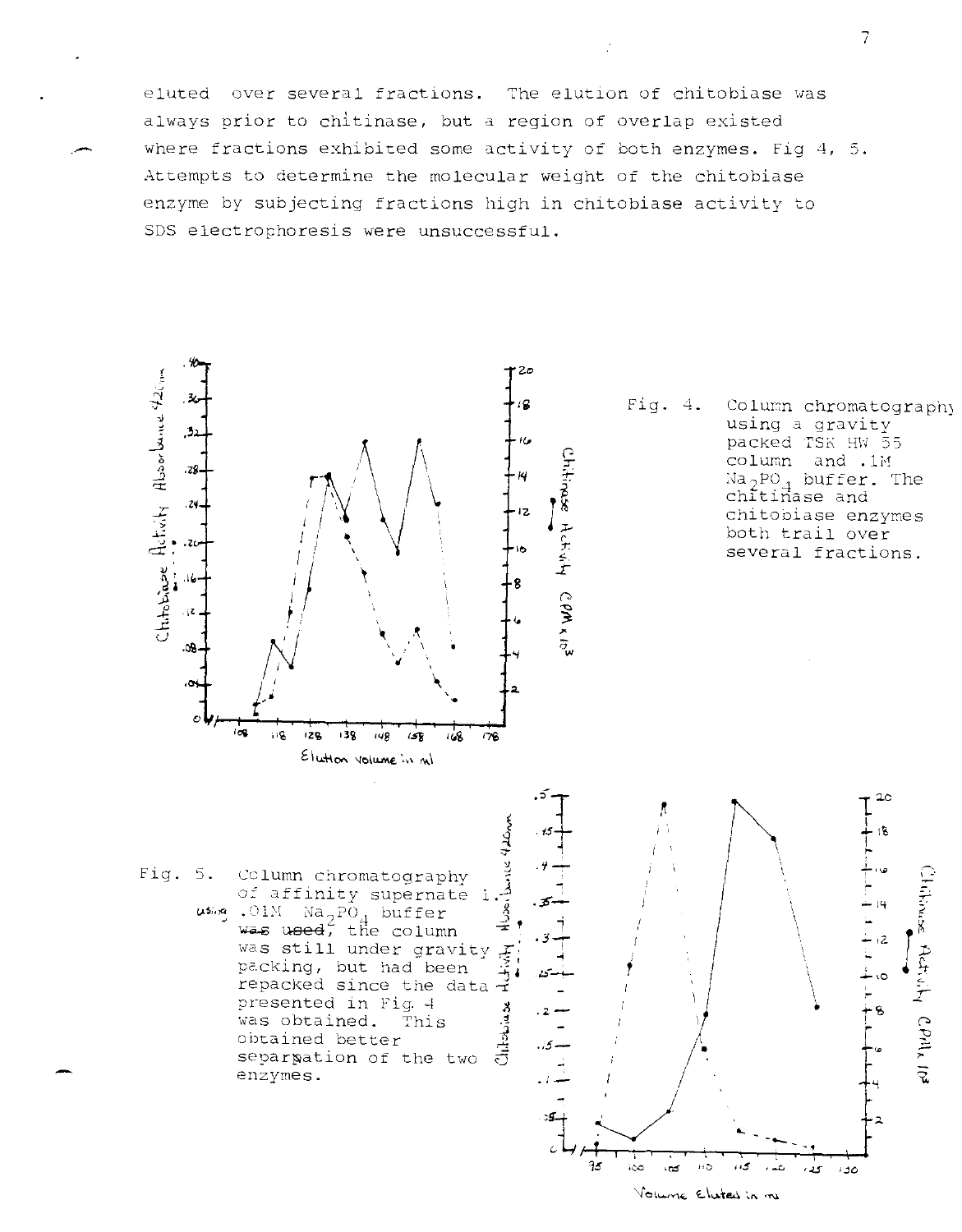## Discussion

Molecular weight studies of the various fractions obtained during the chitinase purification procedure indicate the presence of two chitinases having molecular weights of  $42,$  000 and 35,000d. The absence of the 42,000d band in affinity chromatography products which were frozen prior to electrophoresis possibly indicates this enzyme is more temperature sensitive or the 35,000d band represents a chitinase with a greater specificity for the substrate. The later may be indicated since the 35,000d band was present in all affinity chromatography products obtained, as well as, in the retentate and affinity supernate 1. The  $42,000d$ band also persisted in retentate samples which had been frozen for prolonged periods of time. However, the size of the band was somewhat diminished. Further evidence for the 42,000 band being a chitinase comes from the chitinolytic fractions obtained by column chromatography of the affinity chromatoggraphy supernate 1. Using a  $\text{Na}_{2}$ PO<sub>4</sub> buffer at pH 7 at either a .1M or a .01M concentration fractions exhibiting chitinolytic activity produced bands at 42,000d when subjected to SDS electrophoresis. An early column fractionation attempt done when the column had been packed by gravity, produced a fraction having chitinolytic activity but which produced bands at 83,000d, 55,000d, 42,500d and  $26,750d$  when subjected to electrophoresis. This same fraction after several weeks of storage in the refrigerator retained its chitinolytic activity but when electrophoresied exhibited only the band at 42,000d. Within other systems, evidence for the existence of several chitinases having similar molecular weights exists. Research involving Serratia and Streptomyces have indicated the presence of two or more chitinases with close molecular weights  $(2)(3)$ .

Although unable to isolate the chitobiase enzyme by SDS electrophoresis, the fact that it eluted in close proximity to the chitinase enzyme on a size exclusion column indicates the closeness of their molecular weights. Using gel filtration techniques on a Bio-Gel P 150 column, the chitinase, chitobiase,

-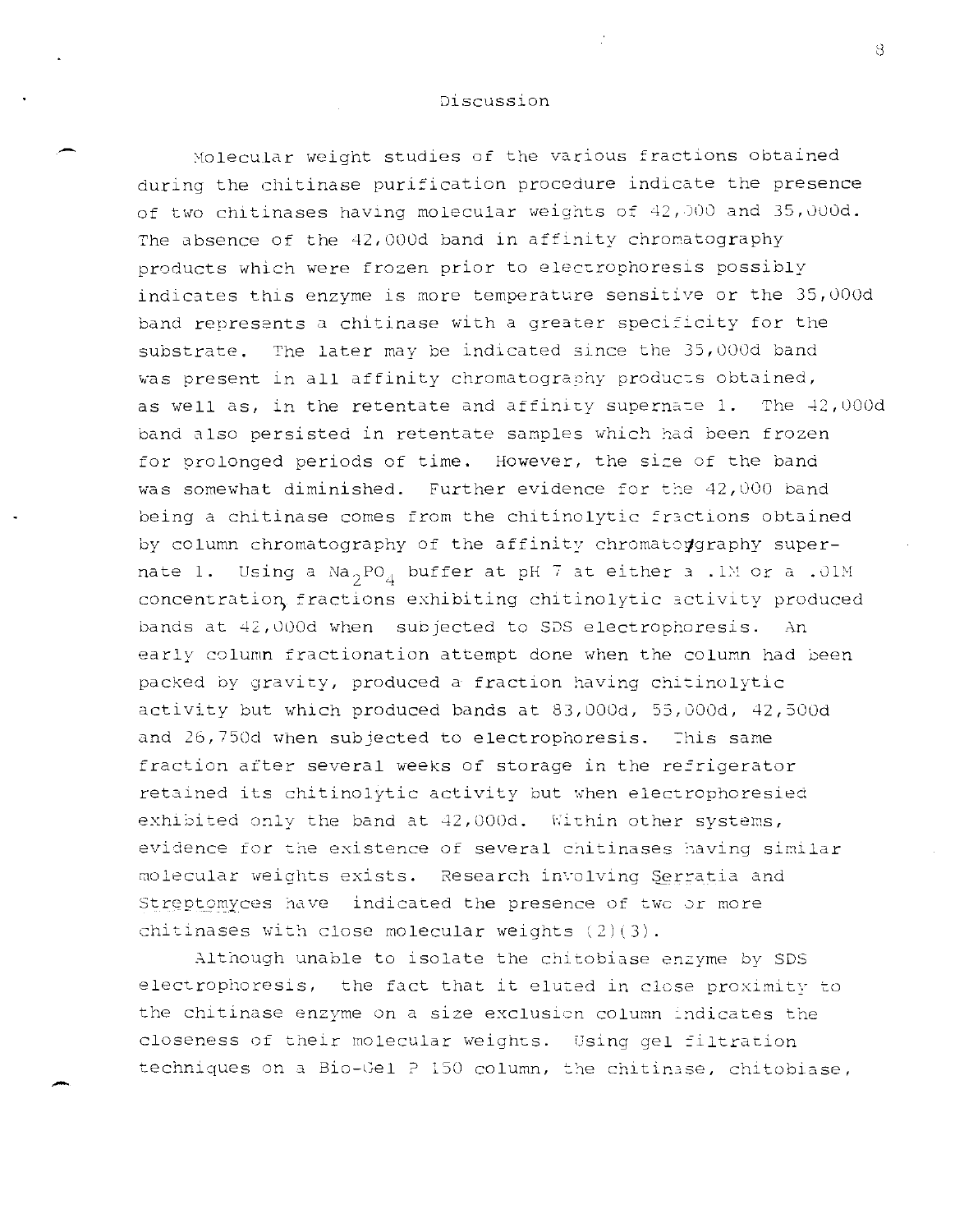and chitosanase were eluted almost together with molecular weights ranging from  $40-50$ , 000d (2).  $\oint$ itobiase and chitinase enzymes with close molecular weights have also been reported for Aeromonas (20).

The observed stability of the EF4a chitinase under frozen conditions is similar to yeasts. Correa found that purified veast chitinases remained stable for several months when frozen at  $0-5^{\circ}$ C in a sodium citrate buffer with .02% sodium azide (5).

Chitobiase activity is also retained for several months if samples exhibiting this activity are refrigerated. Freezing leads to a great reduction in the activity of this enzyme.

For the conclusions drawn in this paper to be acceptable without question, electrophoretic studies under nondenaturing conditions need to be carried out. Attempts at this so far have been unsuccessful. Presumably because the proteins were denatured due to overheating of the glass surrounding the slab gels. Disc electrophoretic studies showed no bands at all possibly due to errors in gel content or migration of the protein to the anode or cathod causing elution from the gel. A Streptomyces griseus chitinase has been observed to separate into two different chitinolytic proteins one migrating to the anode, the other to the cathode at pH 7. (12) Possibly, a similar mechanism is happening within our system resulting in the absence of any bands under nondenaturing condidtions.

It would also be interesting to measure the amount of activity lost over time by freezing and refrigeration of highly chitinolytic samples, highly chitobiotic samples and samples containing activities of both enzymes. I would anticipate retention of chitinase activity with loss of chitobiase activity in a more purified sample than the retentate when the sample is subjected to freezing. Some data was acquired which indicated the loss of chitinolytic activity over a period of refrigeration, it would be interesting to compare the loss of activity under frozen conditions with this and with retention of chitobiase activity. Chitobiase may be the more stable enzyme under the milder temperature.

 $^{\circ}$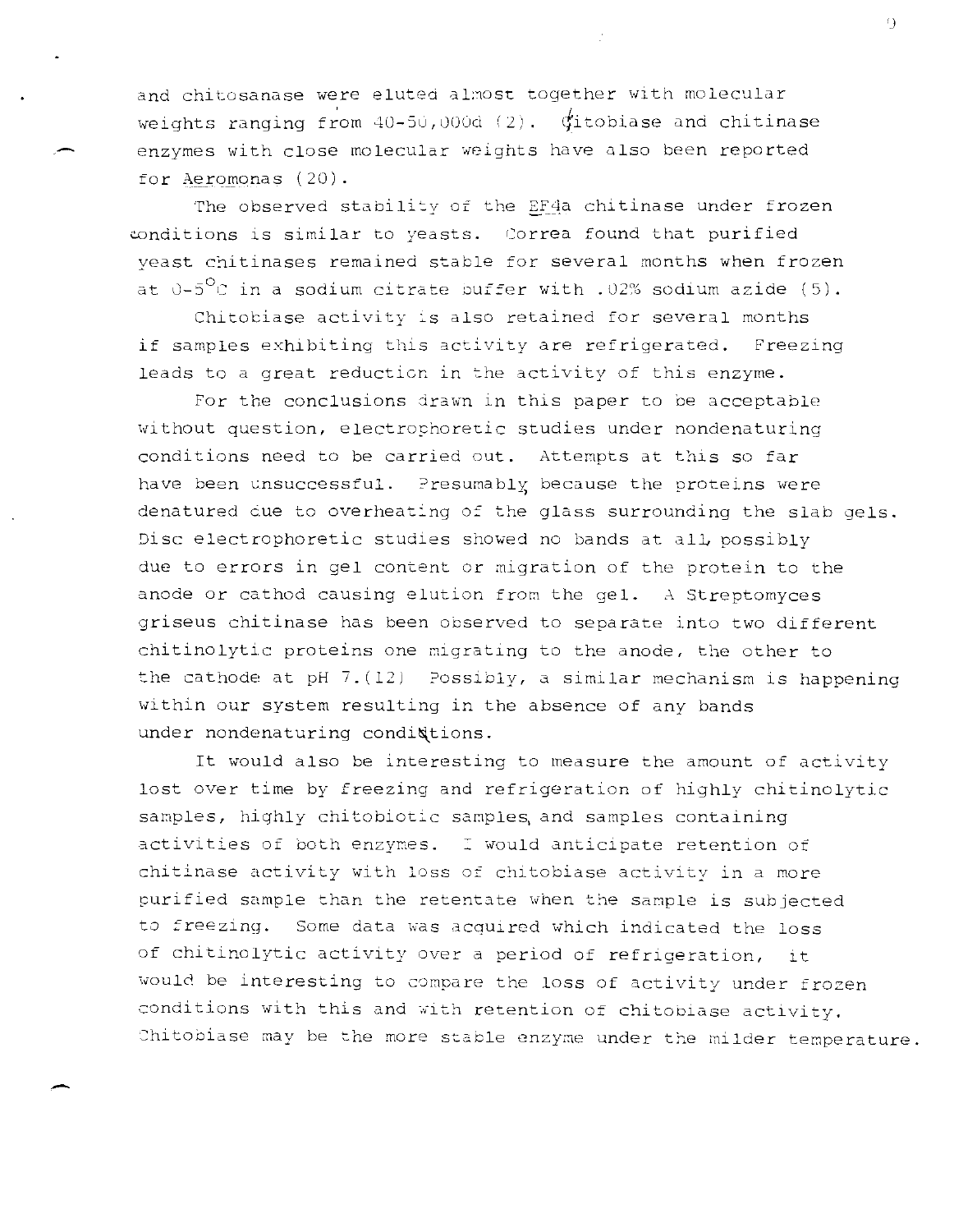# Acknowledgements:

I thank Dr. Warnes for the use of his laboratory equipment and Ball State University for their financial support by offering undergraduate research grants.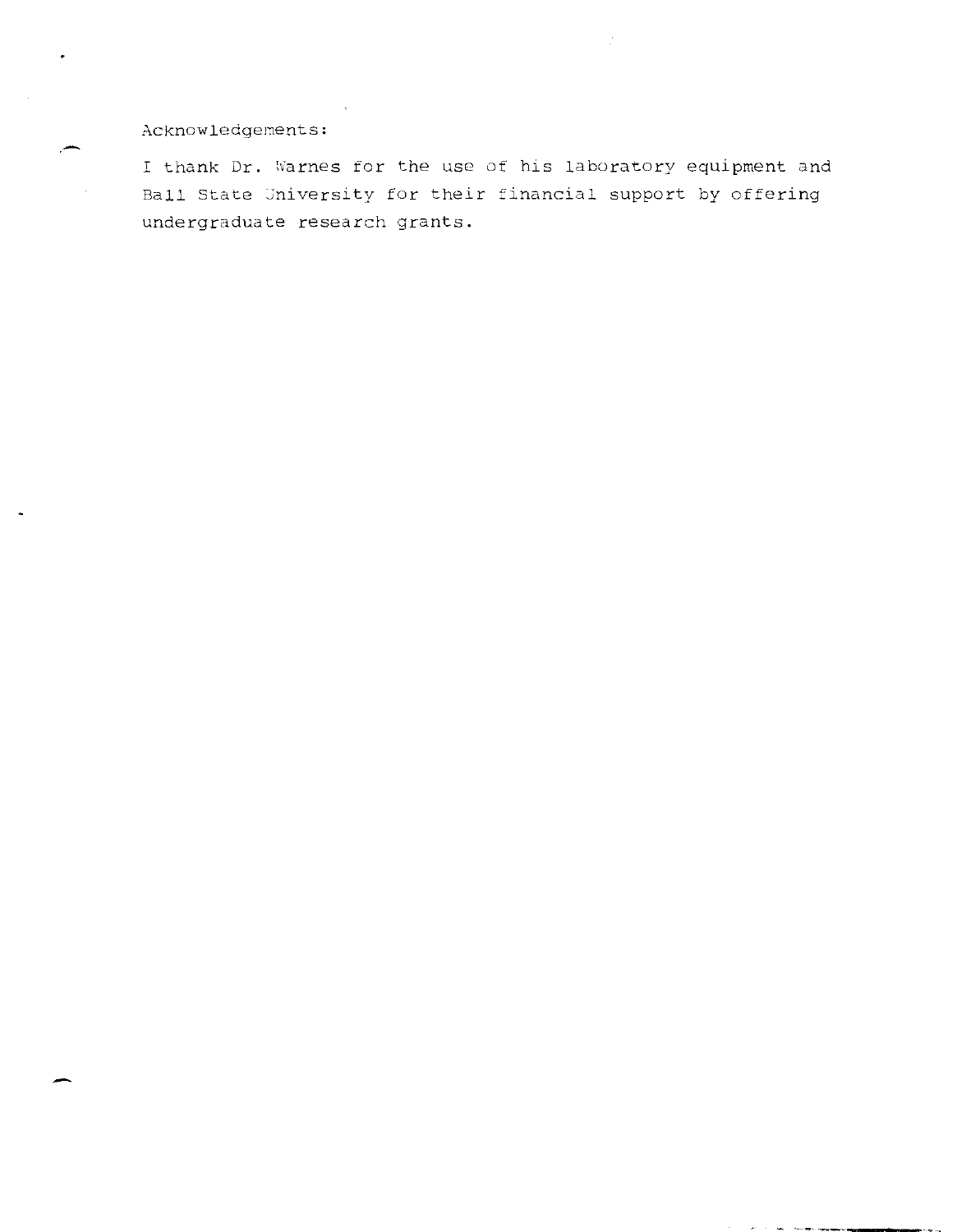## Literature Cited

 $\bullet$  .  $\bullet$  .

- Berger, L. and Reynolds, D. 1958. "The Chitinase System  $\mathbf{1}$ . of a Strain of Streptomyces griseus." Biochemica et Biophysica Acta  $29:$  pg  $522-534.$
- 2. Beyer, M. and Diekmann. 1985. "The Chitinase System of<br>Streptomyces sp. ATCC 11238 and Its Significance for Fungal Cell Wall Degradation." Applied Microbiology and Biotechnology 23: pg 104-6.
- Charpentier, Madeleine and Percheon, Fracois. 1983. "The  $\overline{3}$ . Chitin-Degrading Enzyme System of a Streptomyces Species." International Journal of Biochemistry 15(3) pq 289-92.
- Chen, Andrew C; Mayer, Richard; DeLoach, John. 1982. 4. Purification and Characterization of Chitinase from the Stable Fly Stomoxys calcitras." Archives of Biochemistry and Biophysics  $216(1)$  pg  $314-21$ .
- 5. Correa, Julieta; Elango, Narayanasany; and Polacheck, Itzach Cabib, Enrico. 1982. "Endochitinase, a Mannan Associated Enzvme from Saccharomyces cerevisiae." Journal of Biological Chemistry  $257(3)$  pg  $1392 - 07$ .
- Hara, S. 1982. "Purification and Characterization of Chitinase  $6.$ Produced by Streptomyces erthraeus." in Chitin and Chitosan International Conference on Chitin and Chitosan  $pq. 125-130.$
- 7. Hortwig, Marc; REid, John; Ogrydziak, David. 1984. "Genetic Improvement of Chitinase Production by Serratia marcescens." Chitin, Chitosan and Related Enzymes. Ed. by John Zikakis. Academic Press, Inc. Orlando, FL og 191-208.
- Jeuniaux, Charles. 1966. "Chitinases." in Methods of  $8 -$ Enzymology vol8. Academic Press: New York, NY pg 644-54.
- $\Theta$ Molano, Jesus; Duran, Angel and Cabib, Enrico. 1977. "A Rapid and Sensitive Assay for Chitinase Using Tritiated Chitin." Analytical Biochemistry 83. og 648-56.
- Molano, Jesus; Polacheck, Itzach; Duran, Angel and Cabib,  $10.$ Enrico. 1979. "An Endo-chitinase from Wheat Germ: Activity on Nascent and Preformed Chitin." Journal of Biological Chemistry. 254 (11). pg. 4901-7.
- $11.$ Mommsen, Thomas. 1980. "Chitinase and B-N-Acetylglucosaminidase from the digestive Fluid of the Spider Cupiennius salei." Biochimica et Biophysica Acta 612 pq 361-372.
- Monreal, Jaime and Reese, Elwyn. 1969. "The Chitinase of  $12.$ Serratia marcescens." Canadian Journal of Microbiology  $15(7)$ . pd  $689-96$ .